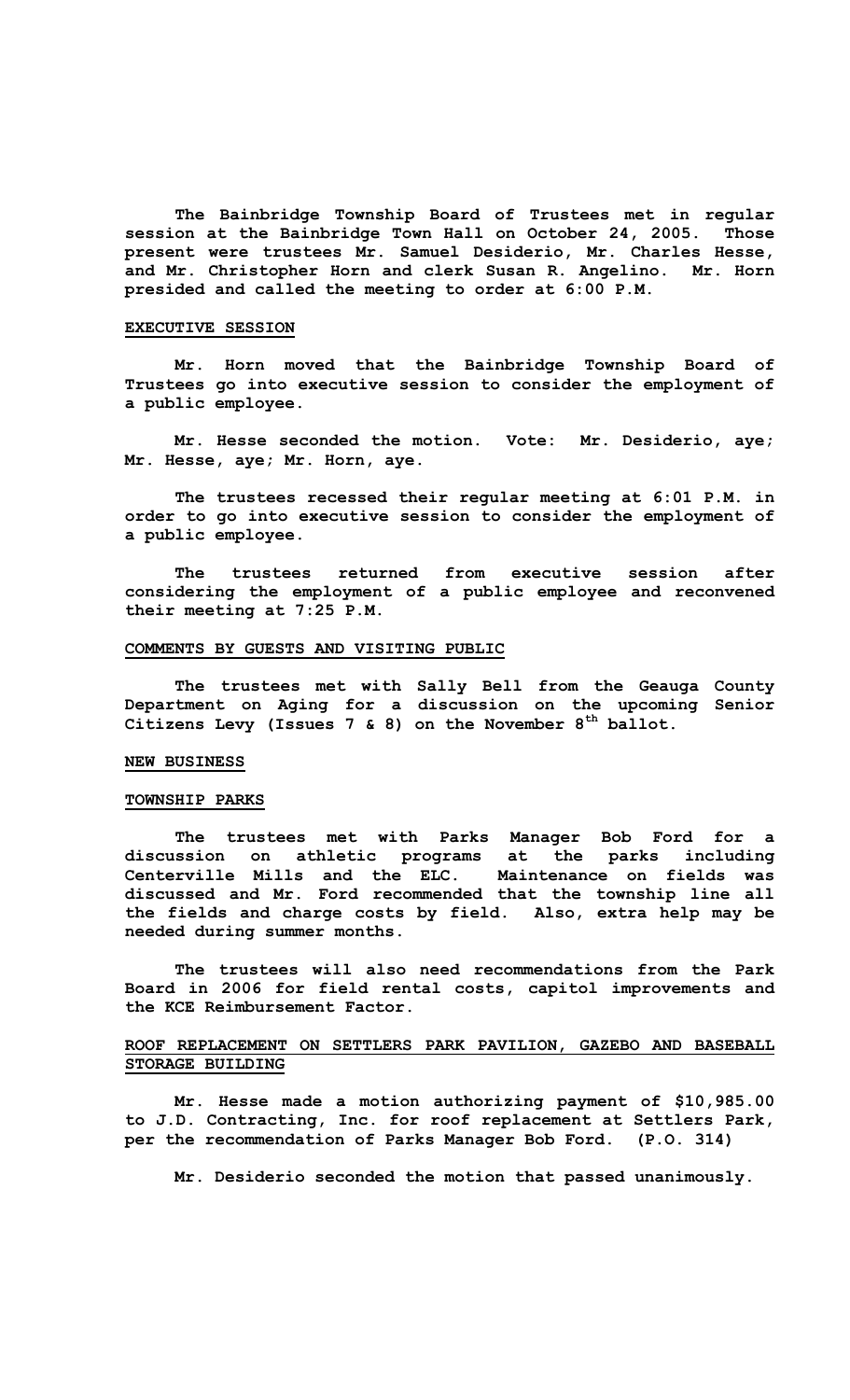#### **TOWN HALL RENTAL**

 **The trustees were in general agreement for Polly Manke to rent the Town Hall on March 17, 18 & 19, 2006 for a Yoga Teacher Training Workshop and will contribute 15% of the workshop profits to Bainbridge Area Food for Friends.** 

## **CLERK'S OFFICE**

### **Professional Training**

 **The trustees were in general agreement for Bookkeeper Roberta Nichols to attend a Financial Statement Preparation Training Program on December 6, 2005 at a cost of \$35.00 plus mileage, per the recommendation of Clerk Susan Angelino. (B.C. 3)** 

#### **ROAD DEPARTMENT**

## **Bids for Roof Replacement Project at the Road Department Building**

 **Mr. Horn noted that the necessary legal advertisement for furnishing the township with sealed bids for the Roof Replacement at the Road Department had been duly published in the News Herald on October 5 & 12, 2005.** 

 **Mr. Horn proceeded to open the sealed bids which had been received within the specified time:** 

**1. B. & B. Construction Inc. 230 Maple Street Doylestown, Ohio 44230** 

**Bid Bond Enclosed** 

**Base Bid – 1 \$31,200.00 Base Bid – 2 \$ 3,200.00** 

 **Unit Price - \$3.20 per sq. ft.** 

**2. Boak & Sons, Inc. 75 Victoria Road Youngstown, Ohio 44515** 

**Bid Bond Enclosed** 

**Base Bid – 1 \$27,250.00 Base Bid – 2 \$ 2,100.00** 

**Unit Price - \$2.00 per sq. ft.**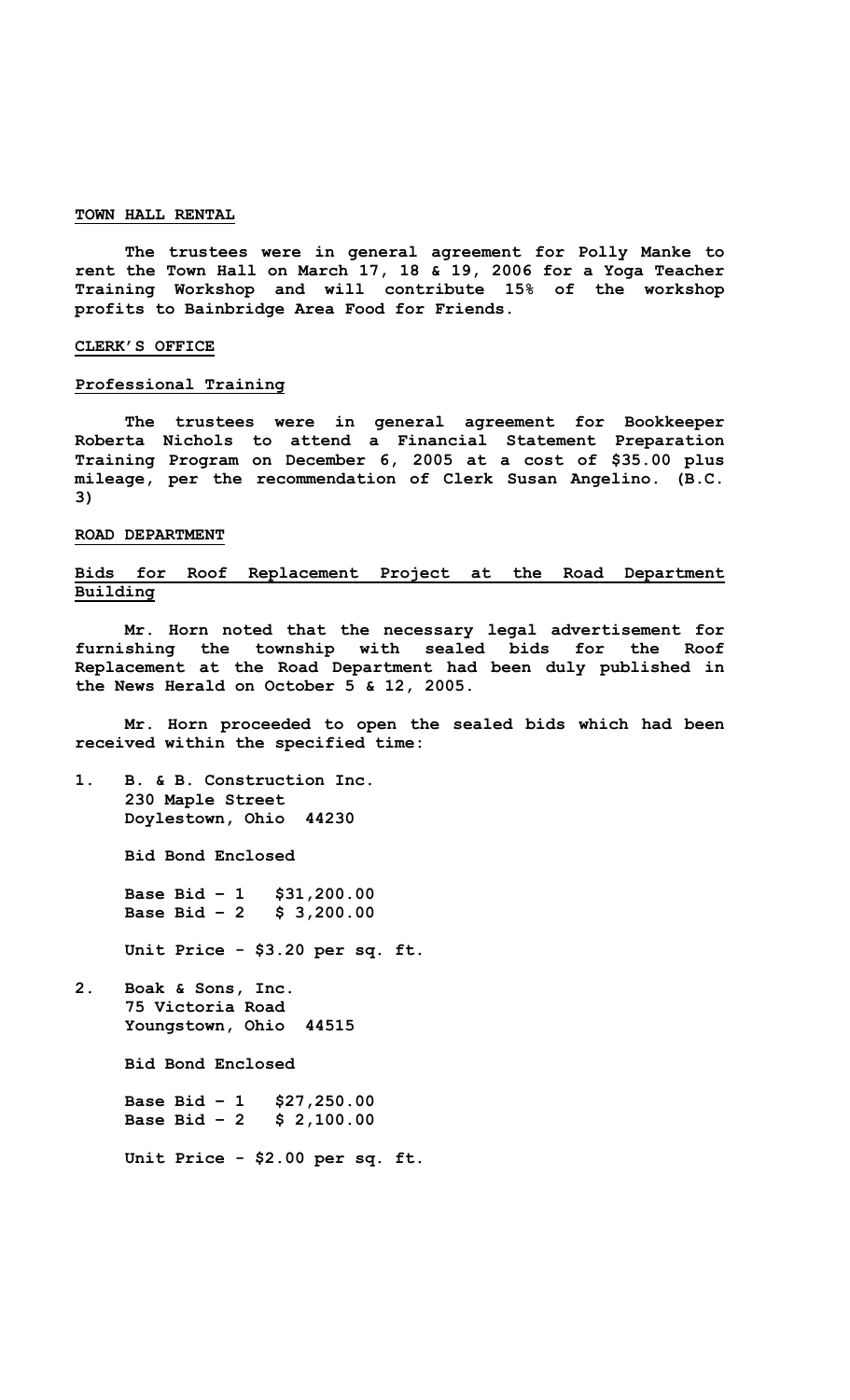- **3. J. D. Contracting, Inc. 14610 Westwood Drive Novelty, Ohio 44072 Certified Check Enclosed Base Bid – 1 \$38,110.00 Base Bid – 2 \$ 5,720.00 Unit Price - \$3.79 per sq. ft.**
- **4. Absolute Exteriors, Inc. 4181 Ridge Road, Suite B Cleveland, Ohio 44144**

**Certified Check Enclosed** 

**Base Bid – 1 \$19,420.00 Base Bid – 2 \$ 1,352.00** 

**Unit Price - \$2.00 sq. ft.** 

 **The bids were referred to Township Projects Manager Steve Ciciretto for his review and recommendation.** 

## **Springs Replacement**

 **Mr. Horn made a motion authorizing payment of \$1,200.00 to E.A.B. Truck Service for replacing rear springs on Truck #30 per the recommendation of Highway Superintendent Alan Halko. (P.O. 315)** 

**Mr. Hesse seconded the motion that passed unanimously.** 

### **Professional Training**

 **The trustees were in general agreement for Maintenance Employee Greg Marous to attend an OSU Turf, Industrial Vegetation Conference on November 22, 2005 at a cost of \$90.00 per the recommendation of Highway Superintendent Alan Halko. (B.C. 62)** 

#### **NOVEMBER MEETING SCHEDULE**

 **The trustees were in general agreement to not cancel any regularly scheduled meetings in November.** 

# **CHECKS DATED OCTOBER 24, 2005**

 **The trustees examined the above checks and invoices for same, and Mr. Hesse moved that these checks for outstanding obligations be accepted for payment.** 

**Mr. Desiderio seconded the motion that passed unanimously.** 

**Note: A copy of said checks is attached to, and becomes a permanent part of, these minutes.**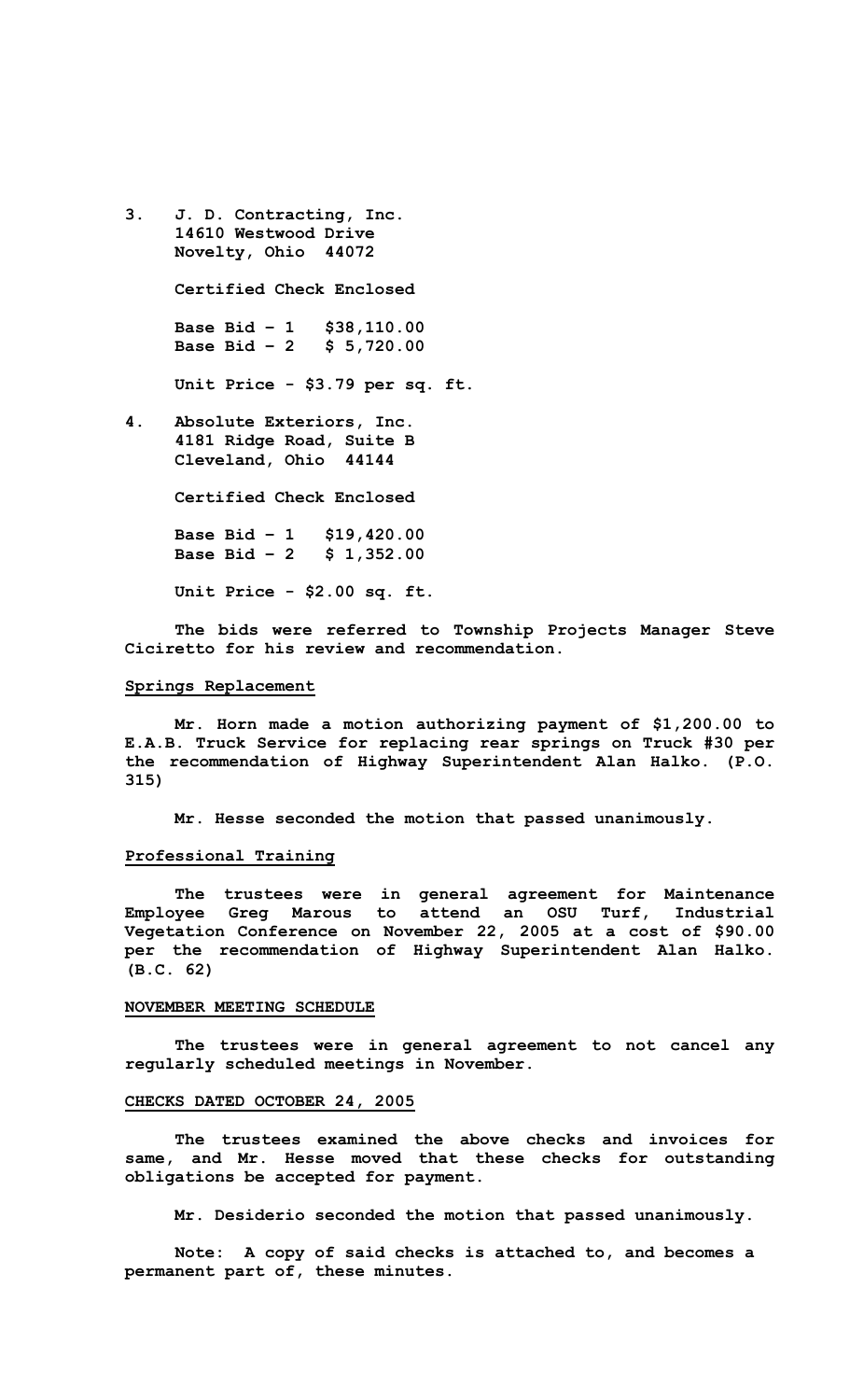### **CORRESPONDENCE/COMMUNICATIONS**

**Bainbridge Township Board of Zoning Appeals Meeting Minutes, dated September 15, 2005 and September 22, 2005.** 

**Memo from the Geauga County Planning Commission, dated October 20, 2005. RE: Fireside Estates Subdivision – Auburn and Bainbridge Townships – Final Plat.** 

**Memo from David C. Dietrich, Geauga County Planning Director, dated October 20, 2005. RE: State Oil & Gas Rules.** 

**Letter from Richard E. Childs, dated October 16, 2005. RE: Letter to Editor, The Times regarding the Justus Bissell House.** 

## **MINUTES**

 **Mr. Hesse made a motion to approve the minutes of the October 17, 2005 meeting as written.** 

**Mr. Desiderio seconded the motion that passed unanimously.** 

#### **EXECUTIVE SESSION**

**Mr. Horn moved that the Bainbridge Township Board of Trustees go into executive session to consider the purchase of property and the employment of a public employee.** 

 **Mr. Hesse seconded the motion. Vote: Mr. Desiderio, aye; Mr. Hesse, aye; Mr. Horn, aye.** 

**The trustees recessed their regular meeting at 9:44 P.M. in order to go into executive session to consider the purchase of property and the employment of a public employee.** 

 **The trustees returned from executive session after considering the purchase of property and the employment of a public employee and reconvened their meeting at 10:00 P.M.**